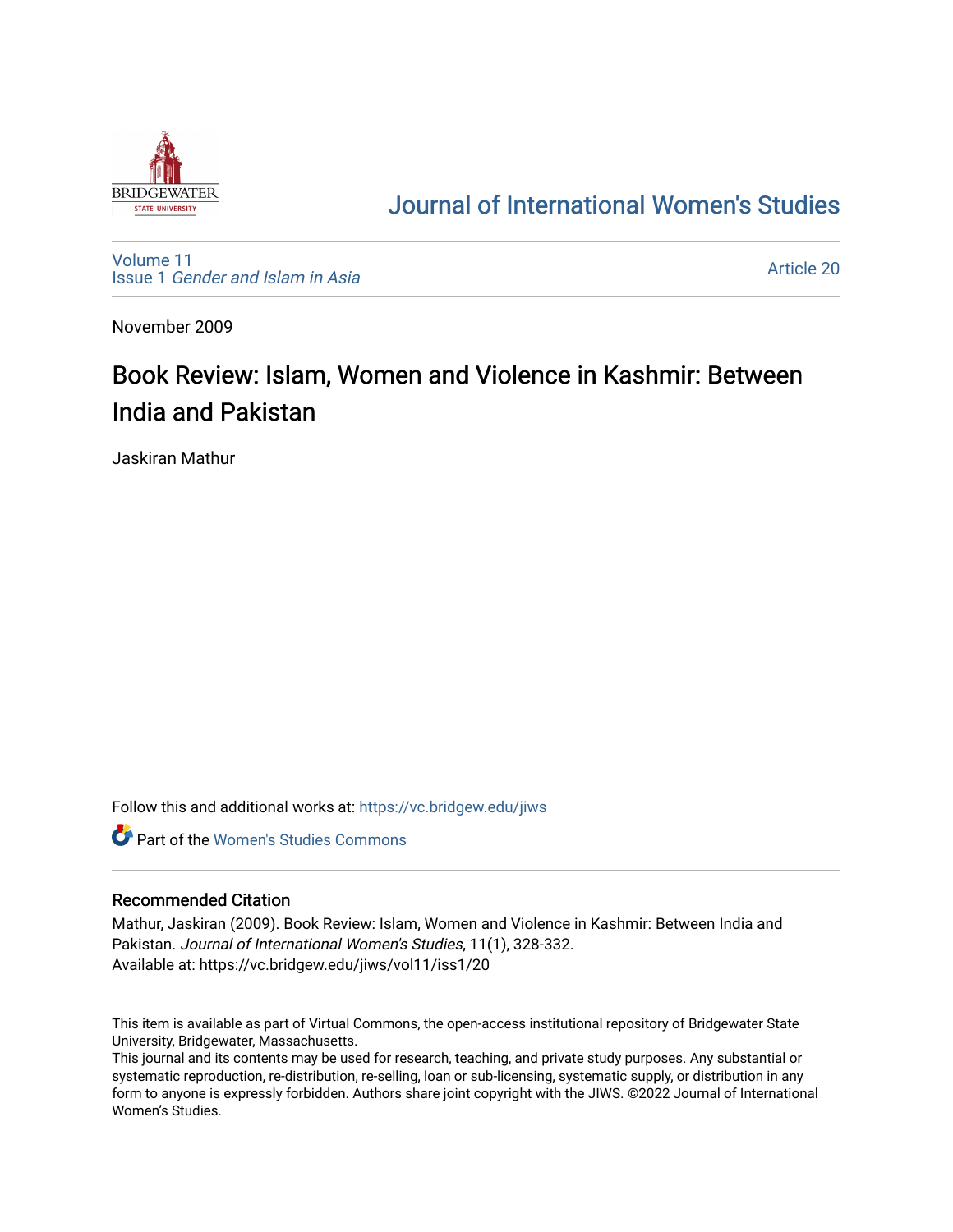## **Islam, Women and Violence in Kashmir: Between India and Pakistan. Nyla Ali Khan. 2009. Tulika Books: New Delhi. 185 pgs Rs. 395. Paperback.**

### Reviewed by Jaskiran Mathur<sup>1</sup>

Let me say at the very outset that this is a much-needed perspective on a region that has come to exemplify conflict *per se,* thus crowding out all time-honored allusions to *bahisht*<sup>2</sup> reverberating in the Mughal Emperor Jehangir's eulogy, "if there is paradise anywhere on earth, it is here, it is here, it is here." For more than six decades now Kashmir has been one of the most conflict-ridden regions in South Asia

Nyla Ali Khan is the grand-daughter of Sheikh Abdullah, the first Chief Minister of Jammu and Kashmir. It is thus no surprise that the author offers us a uniquely *etic*, as also *emic* perception, her social location provides both the rationale and the commitment, and she does an excellent job of walking the tight rope. She states the context and her intent in the preface itself. "I belong to Indian-administered Jammu and Kashmir (J & K), a highly volatile South Asian region with rich reservoirs of cultural, social and human wealth… Despite my emotional investment in the issue, I have tried to veer away from the seductive trap of either romanticizing or demonizing certain political actors and initiatives". *[ix-x]* She is not wary of treading controversial terrain and she claims the Kashmiri 'national identity' is a composite collective one, emerging from the silence of a people "…Caught between the rival siblings India and Pakistan…."*[ix]* 

While the "...charm, splendor and heterogeneity of the Valley have enticed many a writer, historian, anthropologist, sociologist, benevolent ruler and malevolent politician*…" [ix-x]* Nyla Khan examines anew, a subject close to her heart and weighing heavily on her mind and soul. She uses a cross disciplinary approach with the disclaimer that her work is in no way an exhaustive treatise on the intricate political implications of the Kashmir situation. She is "…further motivated to complete this project because of the plethora of mauled versions of history cunningly making their way into mainstream Indian, Pakistani and international political discourses." *[ix]*

The immense respect Nyla Ali Khan has for the people of Kashmir and their perseverance against all odds "to live and define their own reality" *[x]* is evident, as is her almost innate conviction that without including the voices of women the narrative remains incomplete. In "the attempted relegation of Kashmiri women to the archives of memory" she sees history being subverted and her retelling of the situation employs "oral historiography" *[ix]* to bring women's perspectives and stories center stage. This marginalized region appears to mirror the social reality of the numerous women who have been victimized twice over in the patriarchal milieu of dominance wherein Kashmir seeks its territorial and cultural identity.

The book is divided into five chapters with an introduction and conclusion as well as a comprehensive glossary of terms, appendices containing documents establishing historical context, and eleven interesting illustrations interspersed in its 185 pages. The *Preface & Acknowledgements* by the author and an *Afterword* by the political psychologist and sociologist of science Ashis Nandy, are equally integral to the

<sup>&</sup>lt;u>.</u> <sup>1</sup> Jaskiran K. Mathur Ph.D. Chair Department of Sociology & Criminal Justice St. Francis College 180 Remsen Street Brooklyn NY 11201 Ph: 718 489 5476 E-mail: jmathur@stfranciscollege.edu <sup>2</sup> An Urdu term for heaven.

Journal of International Women's Studies Vol. 11 #1 November 2009 328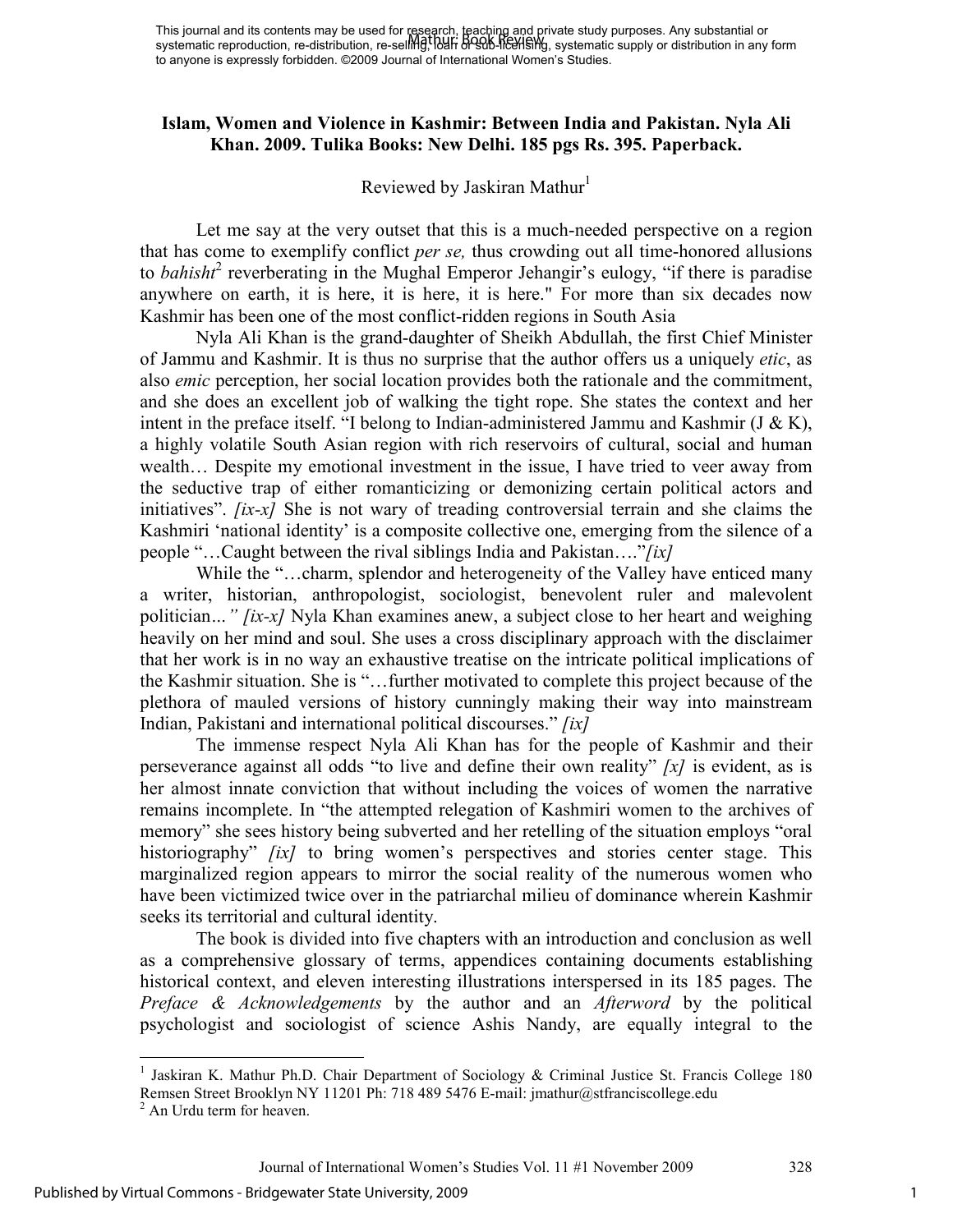discussion. The author's command over the language and it's most apposite even imaginative usage makes the book quite unputdownable and leaves the reader moved, better informed and seeking answers pertaining to a historic-politico-cultural conundrum often easily and rather simplistically perceived as a religious divide. There appear to be no immediate solutions unless a significant shift takes place in the stance of the powers that be. It is reassuring that the author of this sensitive yet analytical narrative sees this as just the first in a series of books challenging the dominant, and not necessarily accurate, discourses on J & K.

The first chapter titled *'Conflicting Political Discourses Partition, Plebiscite, Autonomy, Integration',* delves into the past unflinchingly to provide us with a fairly objective history of the region leading up to the present imbroglio. Employing considerable restraint the author pursues an unbiased course presenting and evaluating the varied perspectives pertaining to the Kashmir conflict. She then examines 'Kashmiriyat', and the efforts by Sheikh Abdullah to form a national consciousness, through constructing a syncretic cultural ethos that would resonate with the diverse communities calling the region home, such an ethos would have to reach back far back enough into a common cultural past yet it would also have to be palpable in its secular and democratic application. "This significant concept does not attempt to simplify the ambiguity and complexity of religion, social and cultural identities. It neither attempts to assert a fixed identity nor reinforce the idea of purity of culture…On the contrary… brings about a metamorphosis in the determinate concept of the Indian state, and creates a situation in which the nation states of India and Pakistan are forced to confront an alternative epistemology…. it certainly was not a flawless notion…" *[37-38].* 

In the second chapter, *'Cultural Syncretism',* the author in the spirit of 'Kashmiriyat' reaches back into the cultural past of Kashmir to focus on *Lalla-Ded*, a female *sufi* mystic from the  $14<sup>th</sup>$  Century. Nyla Khan begins the chapter with the statement, "Kashmiris have taken pride in inhabiting a cultural space between Vedic Hinduism and Sufi Islam". *[40] Lalla-Ded* is an inevitable choice, who better than her to challenge the patriarchal and hierarchical order of society. There could not be a more effective way to mainstream gender and reiterate the importance of the Kashmiri woman's role in social and cultural life. *"Lalla-Ded* disavowed the psychosocial narratives inscribed on the female body in defiance of the continued conscrption…" *[41]* The author analyses the recorded poems and paradigmatic sayings of Lalla-Ded, and brings forth hitherto unpublished views and commentaries from litterateurs and scholars of mysticism validating the impact of *Lalla-Ded* on the Kashmiri Muslim and Kashmiri Pandit communities. Nyla Khan also updates us on the revival of indigenous cultural institutions in contemporary  $J \& K$ - the "regeneration of interest in folk literatures, mythologies, poetry etc.", *[53]* coincided with the casting off of the British yoke in 1947.

In chapter three, *'Political Debacle',* the author examines the repercussions of India's anti-democratic strategies in the State, which instigated oppositional and dissident responses. The promised plebiscite and the implications of economic policies to end the subservience and exploitation of peasants and craftsmen consolidated Sheikh Abdullah's position, despite the apprehensions of the Ladhakhi clergy and not without resistance from the monarchy. He sought to maintain Kashmir's autonomous status seeing the accession of J&K to India as a strategic and pragmatic necessity that he justified by "deploying the rhetoric of socialism and secularism. He continued to harbor hopes for the

2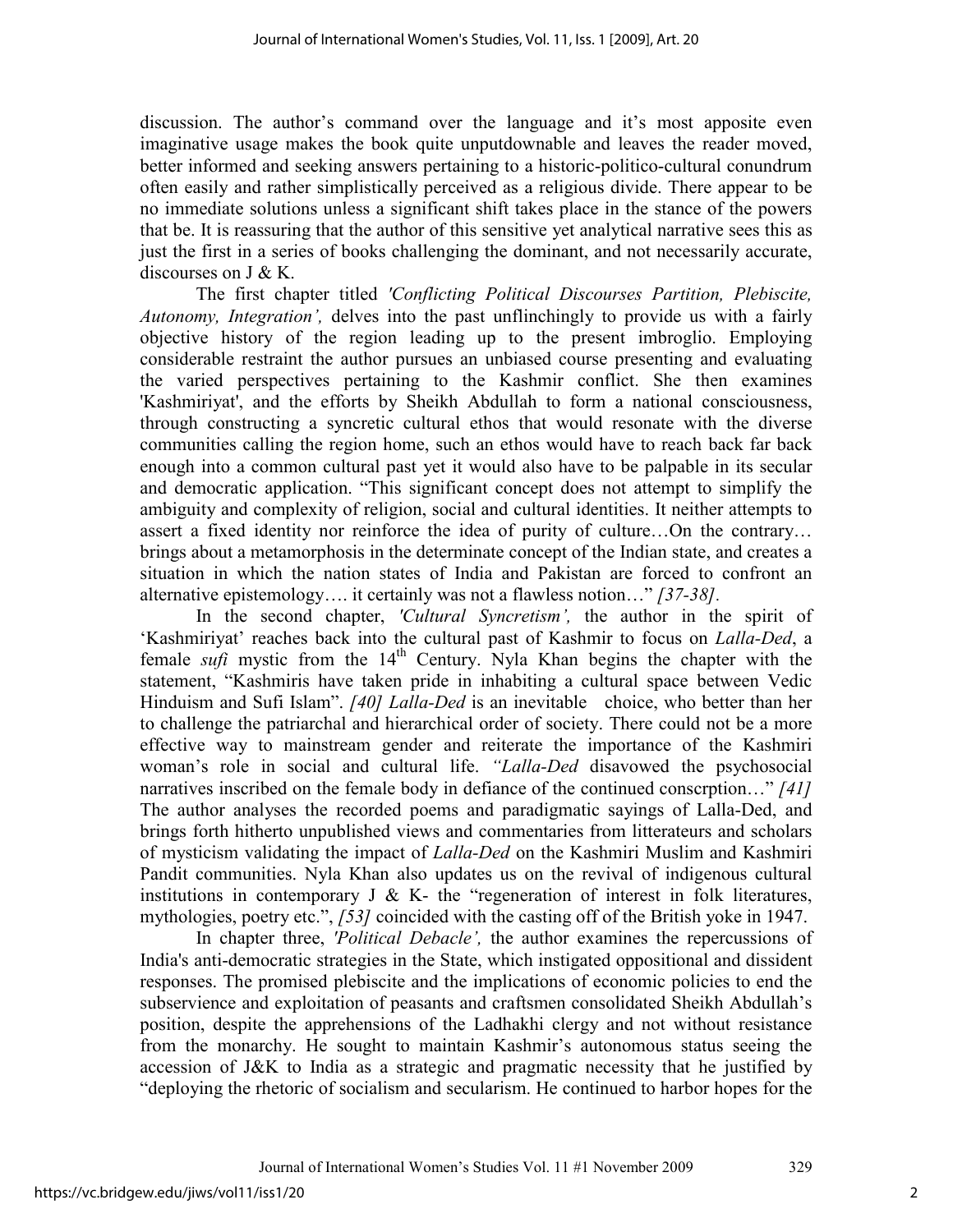creation of a sovereign Kashmir." *[58].* She includes the views of Dr. Karan Singh the scion of the erstwhile monarchy and a significant presence in Indian polity; the connotation of the 1952 Delhi Accord; the devolution heralding the rupture within the National Conference; the rise of Bakshi Ghulam Mohammad; the events leading to the incarceration of Sheikh Abdullah; and the political *volte face* that all for all practical purposes was a reneging on the promise of plebiscite. The author also examines the 'Legitimization of this Undemocratic Process'*[66]* and the "Legitimacy of Article 370"*[71],* as she does the role of Russia and the UN*. C*onscious of the various factions (Muslim, Pandit, Sikh and Dogra) in the region whose religious and political affiliations she acknowledges in her analysis of what the "Delhi Accord of 1972" *[77]* did or did not achieve – the underlying disillusionment and disappointment with the "Erosion of India's Democratic Façade, 1967" *[73]* looms large in the text as does the irony that "The furtherance of the Hindu nationalist agenda in the state was enabled by the complicity of one of the architects of democracy and secularism, Jawaharlal Nehru" *[72]* and it was on his watch that the Indian government quelled the massive opposition to integrative and centralist measures with bloody maneuvers, Pakistan expecting the support of the Muslim populace actively fanned the flames of discontent resulting in the disastrous Indo-Pak war of 1965. In a note at the end of this chapter Nyla Ali Khan lists the slate of authors whose works have influenced her "conceptualization of the complexity of the Kashmir issue."*[80]* 

 Chapter four, *'Militarization of Jammu and Kashmir,'* begins with the victory of the National Conference led by Farooq Abdullah (Sheikh Abdullah's son) in the 1983 Assembly elections. The author examines the Indian political scenario with Prime Minister Indira Gandhi "making overt and covert appeals to Hindu majoritarianism against grossly exaggerated secessionist threats from Muslim and Sikh minorities"*[81]* and goes on to delineate the fundamental structural inequities in the J  $\&$  K polity, exacerbated by the political and military intrusions of the Pakistani administration. "Faulty Electoral Processes" *[85]* and the undermining of elected representative governments in the state was a blow to the morale of the Kashmiri people- the ensuing protests brought in the repression by paramilitary forces and the installation of Gubernatorial Politics with its potential for despotism and brutality to achieve the psychological degradation thus capitulation of a people that boomeranged via militant nationalism and a populace taking up arms to fight the oppression of the Indian state. Neither the compromises made by the NC with the Congress party, nor the formations of the Muslim United Front (MUF) highlighting the sharp divide in the valley were able to stem the disillusionment and sense of disenfranchisement, thus the armed insurgency gathered momentum after the 1987 election. The guerrilla war espousing separatism has since 1990 been countered by the repressive military action of the Indian Union, leading to a vicious cycle of violence intensifying the "distrust, neurosis and paranoia permeating the relationship between a large number of people of J& K and the India Union..." [87] In the 1990s the homegrown Hizbul Mujahdeen and the Pakistani sponsored and abetted Laskar-i-Toiba and Harkat-ul Mujahidin wreaked havoc, kidnapping western tourists for extortion, harassing Kashmiri Pandits, taking punitive action against secular Muslims and subversive action against Indian forces while also assassinating each other's cadres. The author undertakes a comprehensive analysis of the "Militant Resistance to the Indian Administration" *[90],* "Communal Turn of the Insurgency" *[94]* and the"Terrors of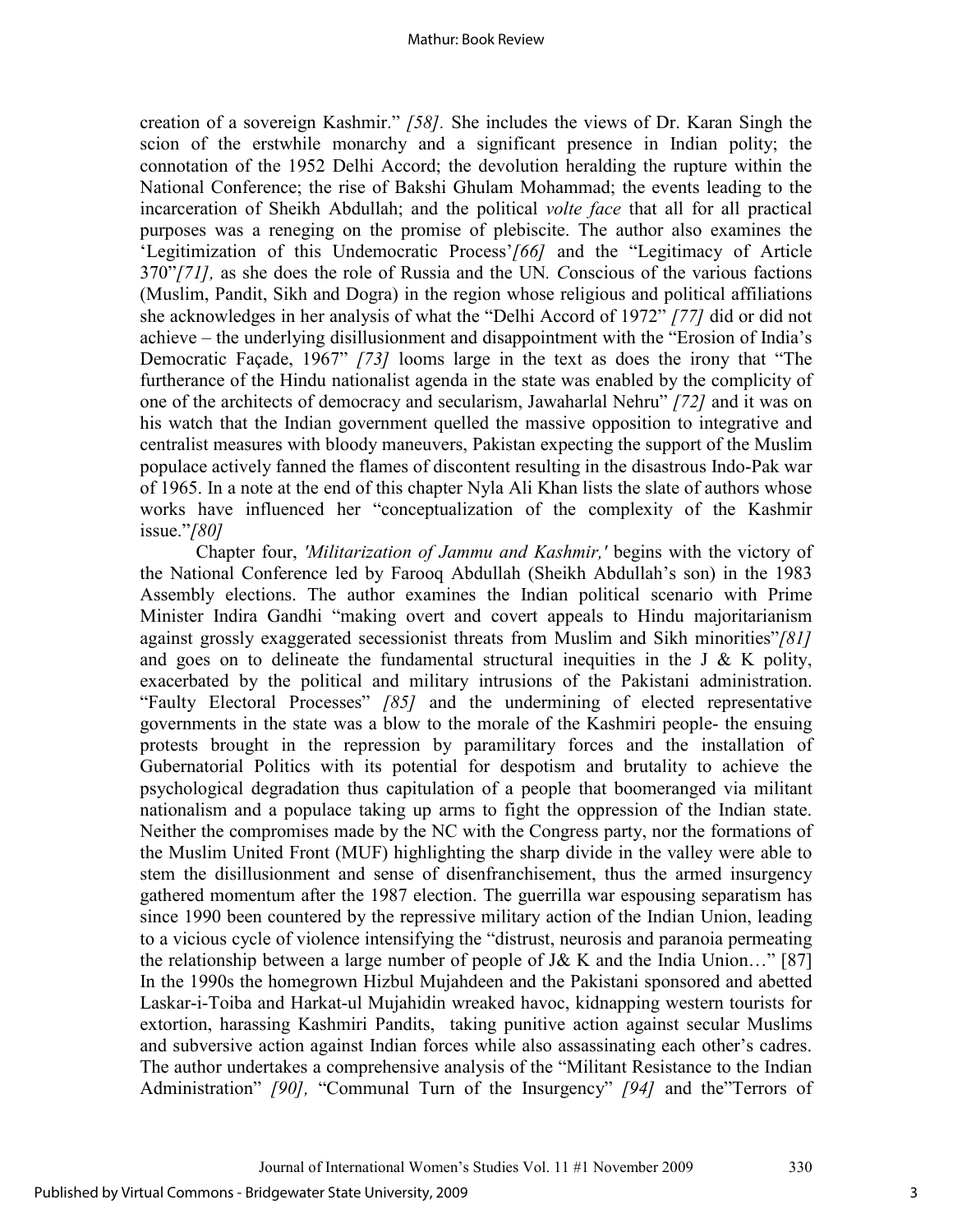Counter Insurgency" *[96]* and she quite categorically holds India and Pakistan accountable for both, thwarting the cause of the independence and autonomy of J&K, as well as, the complete abdication of any adherence to 'human rights'. As she recounts some instance from the turn of the century, she sounds hopeful enough to conclude that, "Despite the sectarian and ethnic violence in J&K, the cultural syncretism of the state has managed to garner the strength of conviction to survive." *[99]*

Chapter five, *'Negotiating the Boundaries of Gender, Community, and Nationhood',* investigates the effects of nationalist, militant, and religious discourses and praxes on a gender-based hierarchy. "The anarchy that pervades the … has been stoked by government sponsored militants and foreign mercenaries….. has rendered women psychologically incarcerated….brutalization of the culture has been rendered more lethal by the socialization of Kashmiri boys and men into a military culture…the rigidly entrenched hierarchical relationships between men and women is inextricably linked with sexualized violence." *[101]* The radical political and socioeconomic changes in the role of Kashmiri women between 1947 and 1989 are discussed; anecdotal evidence is brought in through the reminiscences of members of the women's militia, which was formed at the height of the struggle against political and military tyranny. The intrepid participation of hapless often unlettered women in the Association of Parents of Disappeared Persons (APDP) represents the plight of the ordinary resource-less Kashmiri as also the "Mobilization of Women." *[103]* On the other hand there have arisen reactionary outfits like the Dukhtaran-e-Milat attempting "…to reconstruct historical and cultural discourse...that fundamentalist politics requires."*[104]* Thus enforcing draconian nonindigenous arabization instead of concentrating on the increase in female representation in positions of authority to legitimize a defiance of normative structure and generate empowerment. "Negotiating Political, Cultural and Social Spaces" *[106]* has the author look at the lives of the rural native, as well as urban educated women challenging the structural determinants of their oppression courageously. They negotiate and contend with patriarchy at the micro and macro levels in innovative and intuitive ways. There is the question of the "…self styled custodians of the Islamic faith who had caricaturized Islam by reducing it to the veil."*[107]* "Brutalization of Women in the Conflict Zone" *[108]* is illustrated through horrific tales of rampant violation a bathetic travesty which has yet to succeed in extinguishing completely the hope of regaining the traditional freedoms and prerogatives of Kashmiri women in the land of a spiritual luminary like *Lalla-Ded*. The author does earlier note that the reverence tradition bestows upon *Lalla-Ded* for her stoic demeanor in the face of her domestic situation is no less than the veneration she receives for her spiritual contribution.*[49]* The probability of a substantive indigenous or modern feminist movement in Kashmir is examined in Spivakian<sup>3</sup> terms*[124],* illuminated through the contrariness of "Reminiscences about Women's Agential Roles or Lack thereof, 1947 and 1989" *[116],* and the *"* Conceptualization and Crystallization of Women's Agency"*[113.* She scrutinizes the enormous political and social contributions of Begum Akbar Jehan's (Sheikh Abdulla's wife and the author's grandmother) amongst others; the anthropomorphic reification of the motherland in nationalist rhetoric that exemplifies "Women as Repositories of Communal Values and Cultural Tradition" *[112].* Further the "Construction of Kashmiri Womanhood by Ethno-

<sup>&</sup>lt;sup>3</sup> Gayatri Chakravorty Spivak's delineation of the contexts in which the politics of representation renders the figure of the 'third-world woman' mute…caught as she is between tradition and modernization.